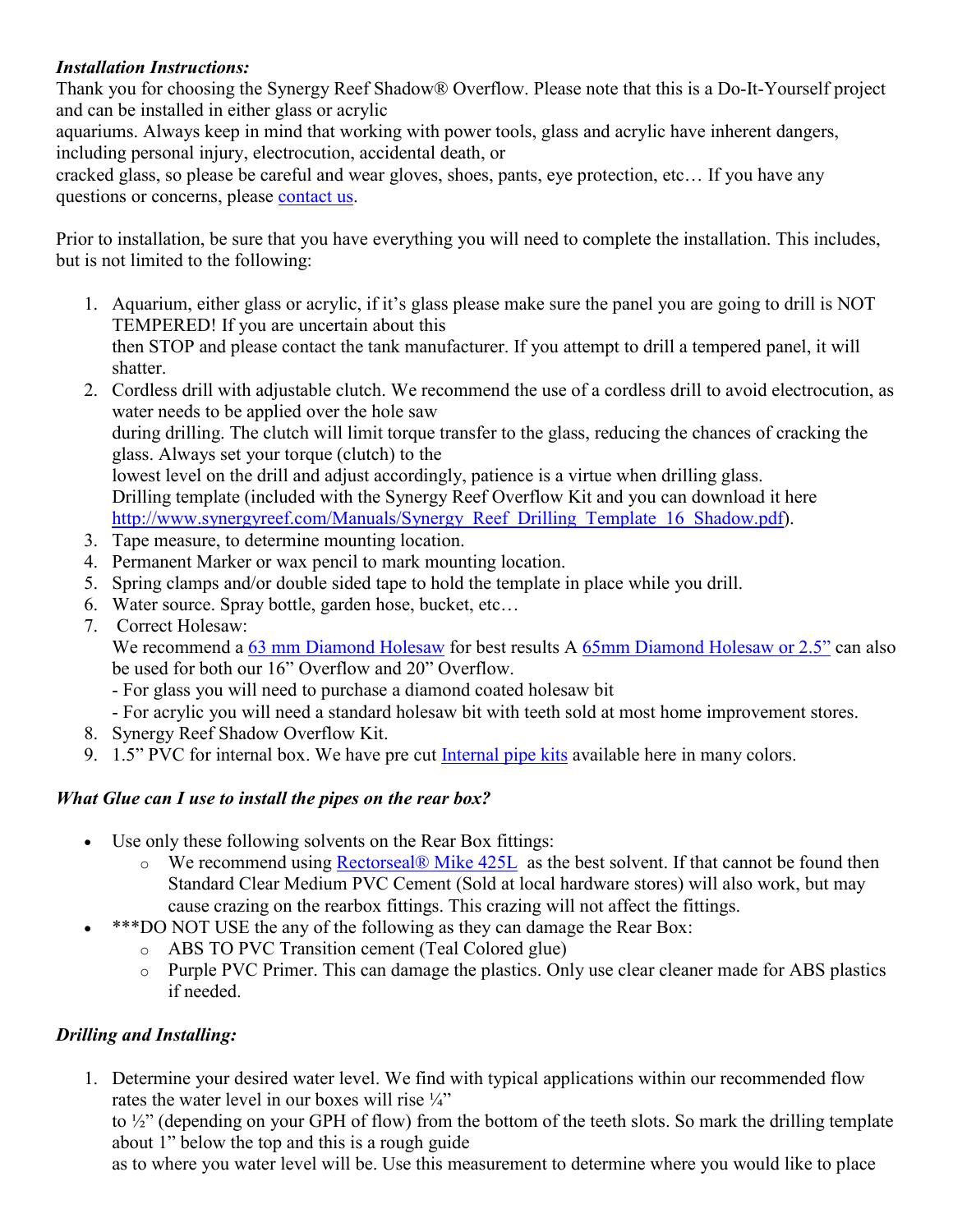your internal overflow box. Once you have your desired water level determined you can measure and mark how far down the holes will be from the top of the tank using our template. We recommend a minimum 1.5 to 2 inches from the water level to the top of the tank for rimless aquariums. Tanks with plastic bracing or euro bracing, the water level will be higher (depending on where the trim is located). Leave 1/8" to ¼" Clearance from trim to top of template so there is no

interference with the trim and front box.

- 2. Now locate the drilling template where you have determined you need to drill the hole(s). Note that the template is the same outline as the actual Front Overflow Box. Make sure the template is in the CORRECT UP orientation. Manually align the template on the inside of the aquarium and MARK the holes with your marker.
- 3. After marking the holes locations, use the Rear Overflow Box and align it to the circles you just drew on the aquarium. If the rear box aligns with the holes and is not hitting the rear plastic trim on trimmed tanks (make sure to test with the lid on the rear box as well), then you are ready to mount the template and drill. Mount the drilling template on the outside of the aquarium. You can use duct tape to mount the template, although we do recommend using spring clamps to hold it in place. DO NOT use screw type clamps, these can cause too much localized stress and crack your glass!
- 4. Make sure to protect the opposite panel and position a bucket or reservoir to catch the plug when it drills through. Also if placing a bucket on the glass, protect the glass from the bucket by placing a piece of paper towel and/or clean cardboard so that the bucket doesn't scratch the tank.
- 5. Ideally you will use a cordless drill with an adjustable clutch that can be set very light. This will prevent extra force on the glass should you bind the bit during drilling. It is now time to start drilling!! Pour some regular old water in the template hole to cool and lubricate the hole saw, you will want to keep the bit wet through the whole drilling process. The provided template will keep your hole saw in place. Water will channel thru the template.

This is normal.

- 6. After drilling for a bit you should be able to remove the hole saw from the template and see a groove starting in the glass. Once you see this groove you may want to remove the drilling template; it has served its purpose. Be sure to start both holes before removing the template.
- 7. Remember to keep the hole-saw wet through the process for cooling and lubrication. As you get near to the end of drilling the hole you will see the water start to leak through, this is the sign that you are close. At this point you will want to use very light pressure and patience to minimize chip out on the opposite side. However, some chips is normal and likely so don't worry about them as the gasket will cover and seal them.
- 8. Once you drill both holes, clean up the drilling mess and dry the aquarium and proceed to install the boxes.
- 9. Remove the locking nuts from the front overflow box. Place 1 gasket on each of the bulkheads on the front overflow box and mount the Shadow

Overflow by inserting the bulkheads through the holes you just drilled from the inside of the tank, this gasket will be between the front overflow box

and the tank. Get another gasket and put it over each bulkhead on the outside of the tank. This gasket will be between the tank and the external box.

Insert the external box through the bulkheads and secure it in place with the 2 locking nuts your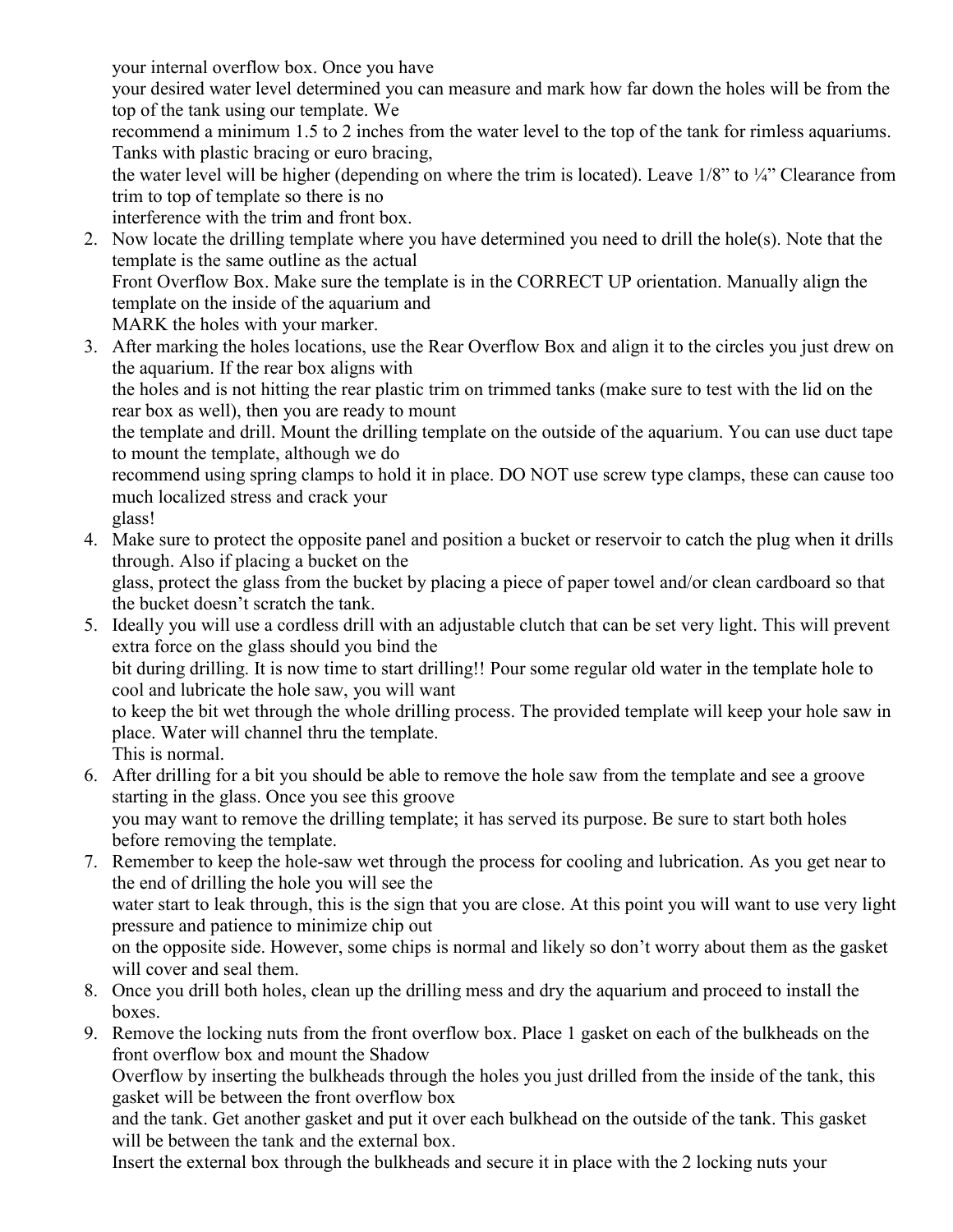removed earlier and hand tighten. Over tightening

the bulkheads can cause the gaskets to leak. See figure A.3 on next page.

10. Remove the rear box from your tank and your overflow is now ready to plumb any way you choose. We recommend using 3 small pieces of 1.5"

PVC [\(4" Pre Cut kits](https://synergyreef.com/product/overflow-external-pipe-kit-1-5-pvc-red/) are available here) and connection these to the rear box and attaching unions to each. See figure A.2 for details. This makes it easier to remove or attach the pipes if needed for maintenance.

Make sure to support the external plumbing properly to avoid any weight pulling down on the overflow rear box. The overflow was

NOT designed to have the plumbing hanging from it. We sell a few different pipe hanging clips here: [1.5" Clic](https://synergyreef.com/product/1-5-clic-clip-for-pvc-support/)  [Clip](https://synergyreef.com/product/1-5-clic-clip-for-pvc-support/) or [1.5" Cobra ClipP](https://synergyreef.com/product/1-5-cobra-clip/)lumbing options for inside of the rear box: *DO NOT GLUE* any of the inside parts together.

OUTSIDE OF THE REAR BOX:

\*\*Remove from tank prior to gluing pipes to avoid damage.

\*\*DO NOT USE ABS TO PVC Transition Cement!\*\*

\*\*DO NOT Force Dry fitted pieces into the bottom of the rear box. This could possibly damage the overflow. Only push PVC with a chamfered edge and with PVC

Cement into the holes. \*\*\*

- 1. Attach 3 short pieces (approx. 4") of 1.5" PVC to the bottom of the rear box with Medium Clear PVC Cement.
- 2. We recommend you using Medium Clear PVC Cement on outside of the rear box when gluing the PVC pipes to it. We have found that Standard

PVC Cement will work the best, but extreme care needs to be used when gluing to make sure the pipes do not slip out or the ports get damaged from too much force. If the proper amount of glue is used it will [not take any force to push the pipes into the ports. See figure A.2 Below:](https://synergyreef.com/wp-content/uploads/Shadow-16-External-Pipes-Figure-A.2.png)



3. We recommend that you attach 3 x 1.5" Unions to the 3 pieces you just glued into the bottom of the rear box. This will allow for easy removal of the overflow if needed in the future or for moving the overflow to another tank later.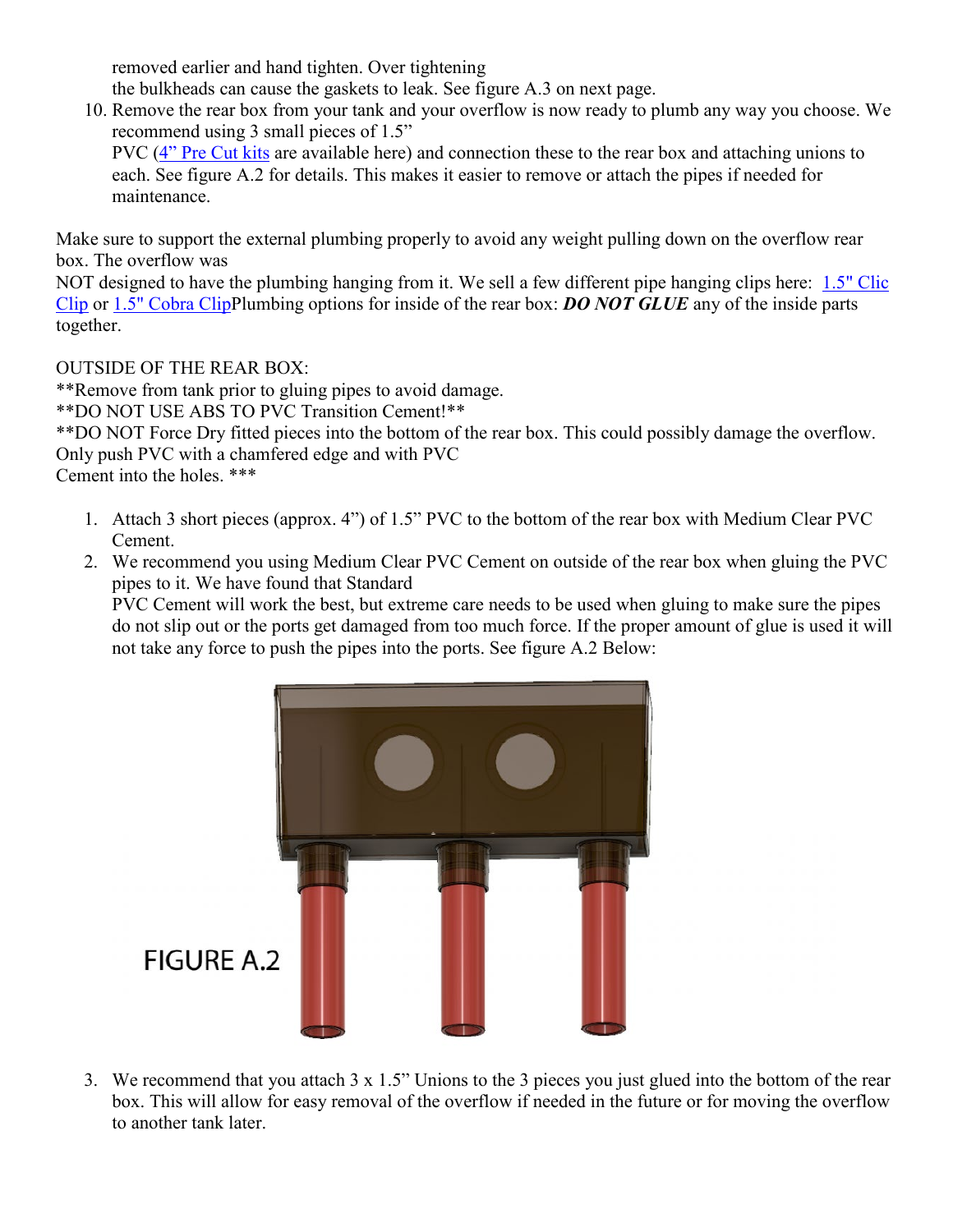# *INSIDE OF THE REAR BOX Assembly:*

----*DO NOT GLUE THESE TOGETHER*, Dry fitting it all that is needed.---

1. First Cut 1.5" PVC into 3 pieces. 1 x 6.25", 1 x 2.75", 1 x 3.5" These are just rough sizes and you may need to slightly modify the lenghts to your system's flow. More information on Tuning the overflow can be found Here.

2. You will need to attach the following parts:

a) 2.75" PVC Pipe to Synergy U-Pipe elbow (included in kit)

b) 3.5" PVC Pipe to Synergy U-Pipe elbow (in some setups you may not need to use the U-pipe on the secondary drain)

3. Connect both of the U-Pipe assemblies you just made into any of the holes inside of the rear box assembly. 4. Connect the 6.25" PVC Pipe into the last open hole inside of the rear box assembly. This is your Emergency drain.

[5. See FIGURE A.1 for finished assembly.](https://synergyreef.com/wp-content/uploads/Shadow-16-rear-box-Pipes-FigureA1.png)



**FIGURE A.1**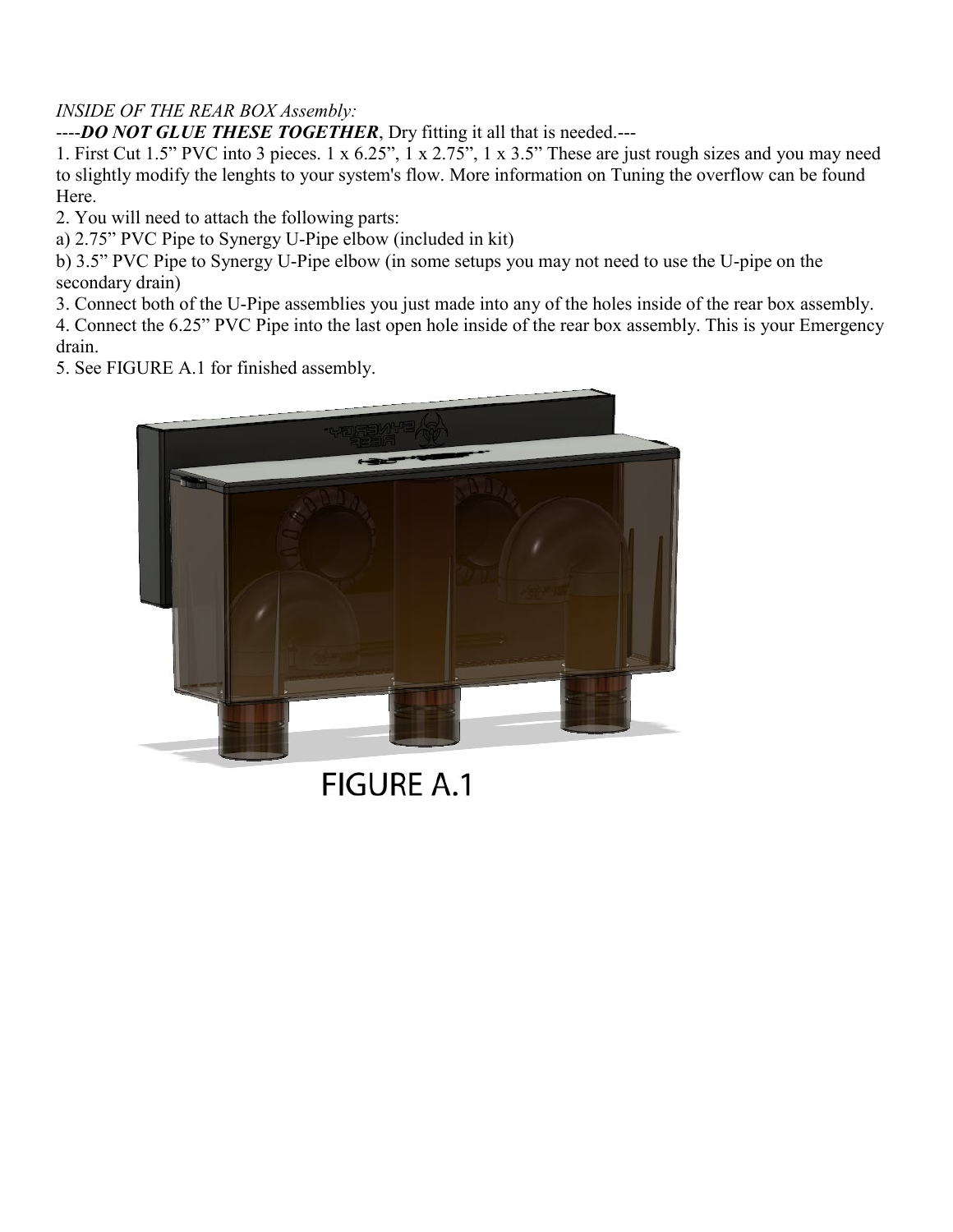

#### **SYSTEMS**

**SYNERGY REEF** 

**IMPORTANT NOTICE: Read this entire Limited Warranty before purchasing, installing, or using this product. By purchasing, installing, or using this product, you are acknowledging that this Limited Warranty is part of the sale terms.**

**COVERED PRODUCTS. This Limited Warranty applies to all SYNERGY REEF OVERFLOWS (hereinafter referred to as the "Covered Products"). SYNERGY REEF makes the following express limited warranties for the Covered Products purchased and installed within the United States, subject to the conditions and limitations stated below.**

**These limited warranties are the exclusive warranties for the Covered Products. SYNERGY REEF disclaims all warranties, express or implied, for other products.**

**LIMITED WARRANTIES. SYNERGY REEF warrants to the Buyer that the Covered Products shall be free of manufacturing defects in material or workmanship that significantly impair their proper use or function of the Covered Products subject to the conditions of this Section. SYNERGY REEF disclaims all warranties, express or**